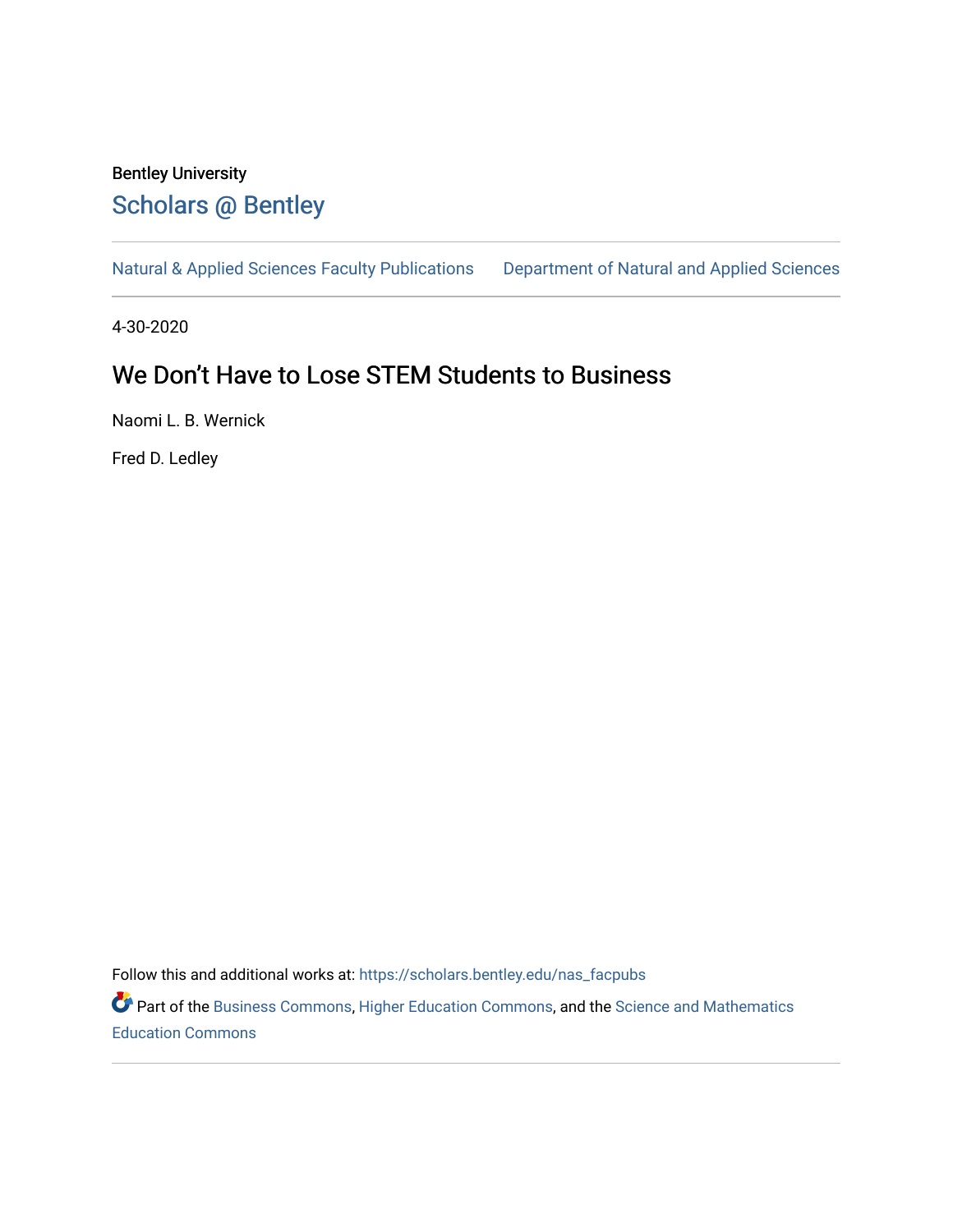

## We Don't Have to Lose STEM Students to Business

Naomi L. B. Wernick<sup>1\*</sup> and Fred D. Ledley<sup>2</sup>

*1Department of Biological Sciences, University of Massachusetts Lowell, Lowell, MA 01854; 2Department of Natural and Applied Sciences, Bentley University, Waltham, MA 02452*

**Most undergraduate students who leave STEM majors before graduation choose careers in business. This article argues that better integrating business opportunities and context into the STEM curriculum could advance STEM learning, motivate students to remain in STEM as majors, and cultivate a constructive relationship between business, science, and society.**

The attrition from STEM fields is recognized as a growing crisis, and millions of dollars have been spent in an effort to quell the tide. Many students who chose to embrace STEM majors when starting college, switch out in favor of a non-STEM field before graduating, while others who complete their STEM major choose careers in non-STEM fields after graduation (1–5). Moreover, recent census data suggest that only 27.1% of students graduating with STEM degrees enter the STEM workforce; the remaining 74.3% work in STEM-related or non-STEM careers (Fig. 1).

For clarification, STEM workers are those employed in science, technology, engineering, and mathematics occupations; this includes computer and mathematical occupations, engineers, engineering technicians, life scientists, physical scientists, social scientists, science technicians, and STEM managers. STEM-related occupations include architects, healthcare practitioners, healthcare managers, and healthcare technicians. While we do not discount the importance of STEM-related occupations, we are emphasizing the need for a large, diverse and vibrant workforce that will be actively focused on tackling the difficult scientific challenges that we currently face and will continue to face in the future. Furthermore, if one were to include STEM-related careers with STEM careers, this would still yield only 52.5% of students, which means that roughly half of STEM students are leaving STEM for non-STEM related careers.

This disparity becomes even more apparent when we examine the outcomes of underrepresented minority (URM) students; in this case, only 19.7% of students gradu-



## **Career Choices of All STEM Majors**

FIGURE 1. Career choices of all STEM majors.

ating with STEM degrees enter the STEM workforce, while the remaining 80.3% work in STEM-related or non-STEM careers (Fig. 2) (2). Again, if we include STEM-related careers with STEM careers, this number would still only be 44%, which is significantly less than the 53.9% of represented STEM students who pursue STEM careers after college. This attrition has resulted in universities offering increased early research experiences, more active learning in introductory STEM courses, and opportunities to join STEM learning communities (6).

While these efforts are important, we believe that not enough attention has been paid to the fact that most of the students who abandon careers in science choose, instead, to pursue careers in business. When examining the non-STEM career choices of science majors, the majority (roughly 23%) are managerial or business/finance-related. Interestingly, in the case of URM students, a number equivalent to the represented student population (21.1%)

©2020 Author(s). Published by the American Society for Microbiology. This is an Open Access article distributed under the terms of the Creative Commons Attribution-Noncommercial-NoDerivatives 4.0 International license (<https://creativecommons.org/licenses/by-nc-nd/4.0/>and [https://creativecommons.org/licenses/by-nc-nd/4.0/legalcode\)](https://creativecommons.org/licenses/by-nc-nd/4.0/legalcode), which grants the public the nonexclusive right to copy, distribute, or display the published work.

<sup>\*</sup>Corresponding author. Mailing address: Department of Biological Sciences, University of Massachusetts Lowell, 1 University Ave, Lowell, MA 01854. Phone: 978-934-3506. E-mail: naomi\_wernick@ uml.edu.

Received: 14 January 2020, Accepted: 18 February 2020, Published: 30 April 2020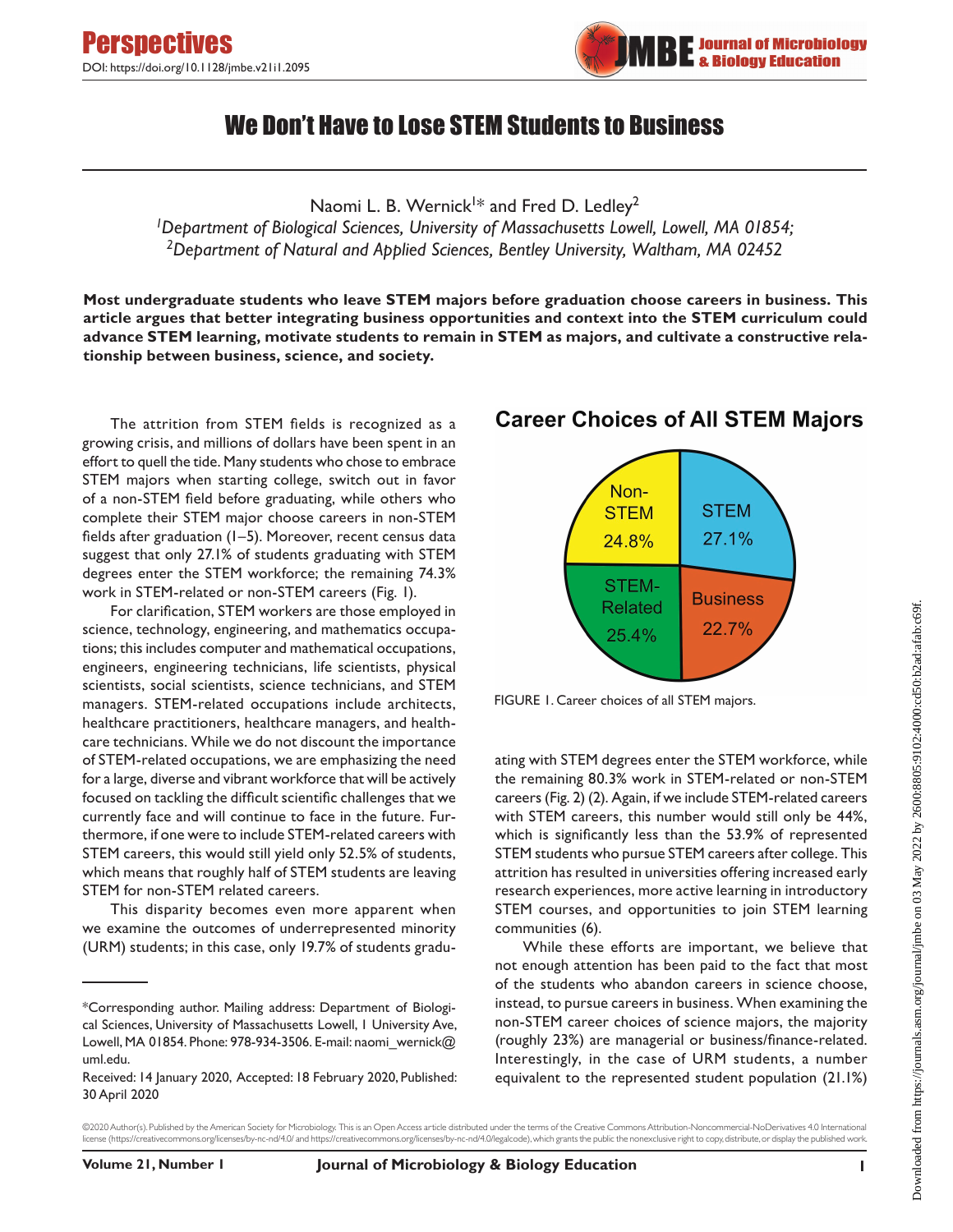

#### **Career Choices of STEM Majors**

pursue business careers; however, the number of URM STEM students pursuing non-STEM career choices grows to 34.9% (in comparison with 23.2% of represented students). Furthermore, if we include those students who leave STEM prior to achieving the bachelor's degree, we find that nearly 25% of these students ultimately switch to business majors (2). This represents the largest single cohort of students leaving science.

What is attracting students to business? One possibility is increasing concern about the return on investment in a college education and the perception many students have that working in business is both exciting and lucrative (7). Furthermore, the loss of STEM students to business may be exacerbated by the fact that science courses often portray science as being in conflict with business.

Business is anathema to many academic scientists, who often point to efforts by "big tobacco," "big oil," and "big food" to undercut important scientific insights and initiatives. In fact, a recent study showed that introductory biology textbooks overwhelmingly portray business in a negative light, focusing on companies that pollute, engage in unsustainable practices, or endanger human health (8). Therefore, students are presented with a largely binary choice between a scientific way of knowing, and that of industry.

We believe this is a mistake. Without minimizing the real conflicts that exist between science and business, this portrayal of business as being antithetical to science disregards the even stronger connections that exist between science and business. It ignores the essential role business plays in translating scientific discoveries into products that benefit the public, the large number of STEM professionals engaged in industrial research and development, and the positive impact that a scientifically trained workforce can

have on shaping business practices. The important synergies between science and business underlie the design of Professional Science Master's (PSM) programs, which provide students with advances in both scientific and business skills and allow them to apply both their scientific training and perspectives in business (9–11).

We believe that student engagement, enrollment, and persistence in STEM education could be advanced by curricula that communicate the synergies between science and business, rather than the conflicts. Introducing scientific concepts in a business context, presenting role models for scientific careers in business, and encouraging students to recognize how scientific training can contribute to business success would show students who are attracted to the opportunities inherent in business that they may choose to pursue their goals through STEM majors, rather than having to leave science for a business education.

One body of research demonstrates that what motivates students most in undergraduate education is how their studies will impact their ability to achieve a successful career. A series of focus groups conducted by the American Association of Colleges and Universities, for example, found that the number one motivation of students for attending college was to achieve competitiveness in the job market (12). More specific to science, a study of nonscience majors found that student motivation and ultimate achievement in science courses was greatly impacted by the belief that science is relevant to their careers (13). Student motivation, in turn, drives classroom engagement and, ultimately, persistence and retention (14, 6).

The expectancy-value theory of achievement motivation relates an individual's motivation to their belief in their ability to succeed as well as how they perceive the ultimate value of the task at hand. Task value can be broken down into several components: the perceived usefulness of a task, interest in a task, and the perceived importance of the task (14). In particular, one value of any educational task could be its perceived role in enhancing one's career prospects. Certainly, as concern about the value of a college educacareer possibilities (22). In introductory STEM courses, such cases could increase the task value associated with learning and speak directly to students' intrinsic desire to be best prepared for future careers. Ultimately, this could lead to increased persistence within the STEM major.

extensively in chemistry education. Context-based chemistry textbooks show students early in their careers the relevance of their education to solving real-world problems (16). This approach has been found to enhance students' intrinsic motivation to learn as they understand the value of their learning (17). This method also prepares students for the workforce by giving them experience and practice in solving the types of complicated problems they may face in their careers. Furthermore, at least one study has shown the importance of a student's development of career aspirations to their science identity and motivation in the classroom (18). Clearly, it is of value to consider students' future career prospects and goals in our teaching, by demonstrating instances of science in the context in which many will be utilizing this knowledge.

tion has grown, this perceived task value is also increasingly related to its role in improving a student's earning potential. Often, this earning potential implicitly relates to careers in business. In this context, incorporating curricular elements that place science in a business context could increase student motivation to engage in STEM education and, consequently, persistence and retention. Teaching students that there are many opportunities to apply science in business would increase the likelihood that they will complete a STEM major. While we are not aware of research confirming this supposition, when PSM students are asked why they entered a PSM program, the dominant factor is the impact the program will have on their professional development and preparation for a career (15). Therefore, integrating some of the business perspectives of the PSM into undergraduate science education could both improve performance and better prepare STEM graduates for the diverse opportunities available after graduation. Teaching science in context has already been applied We are not proposing that STEM education should promote careers in business or ignore instances of antiscientific, fraudulent, or unsustainable practices by industry. Rather, we propose that educators should recognize that the largest fraction of students who enroll in science courses will choose to pursue careers in business and work in industry, and that the goals of STEM education could be better achieved by teaching science in such a way that leads students to appreciate the value of a science on their life path. Moreover, if we promote heuristics that reinforce the positive contributions of science to industry, our graduates are more likely to be able to apply STEM learning in their careers (8). ACKNOWLEDGMENTS This work was supported, in part, by the National Biomedical Research Foundation. The authors have no conflicts of interest to declare.

One method of introducing students to these realworld problems is through the use of case studies. Case studies are a well-established pedagogical approach to engaging students in learning, not only in professional education, but also in science (19, 20). Cases could be developed to introduce students to applications of science to developing new foods or pharmaceutical products, to healthcare, and to sustainable business practices. Other cases could examine product development in the context of the "complexities of business, intellectual property protection, and a regulatory environment that is largely political—the real interface between sciences and the liberal arts education" (21). Combining instruction in scientific concepts and practices with examples of how science can lead to new products and improved business practices could better engage students in science as well as expose them to a multitude of exciting

**2 1 Journal of Microbiology & Biology Education <b>Volume 21, Number 1 Volume 21, Number 1 Volume 21, Number 1 3 3** 

### REFERENCES

- 1. Wisconsin Center for Educational Research. Talking about leaving, revisited. http://talr.wceruw.org/.
- 2. Chen X. 2013. STEM attrition: college students' paths into and out of STEM fields. Statistical Analysis Report. NCES 2014-001. National Center for Education Statistics.
- 3. Landivar LC. 2013. The relationship between science and engineering education and employment in STEM occupations. American Community Survey Reports, US Census Bureau, Washington, DC.
- 4. United States Census Bureau. 2014. Table 5. Employment in STEM occupations by field of degree for the first listed bachelor's degree: 2012. US Census Bureau, Washington, DC.
- 5. United States Census Bureau. 2014. Where do college graduates work? A special focus on science, technology, engineering and math (data table). US Census Bureau, Washington, DC.
- 6. Graham MJ, Frederick J, Byars-Winston A, Hunter AB, Handelsman J. 2013. Increasing persistence of college students in STEM. Science 341(6153):1455–1456.
- 7. Easterlin RA. 1995. Preferences and prices in choice of career: the switch to business, 1972-1987. | Econ Behav Organiz  $27(1):1-34.$
- 8. Simon SM, Meldrum H, Ndung'u E, Ledley FD. 2018. Representation of industry in introductory biology textbooks: a missed opportunity to advance STEM learning. CBE Life Sci Educ 17(ar61):1–13.
- 9. Schuster SM. 2008. Commentary: the professional masters degree. Biochem Mol Biol Educ 36(5):365–366.

FIGURE 2. Career choices of represented and underrepresented STEM majors.